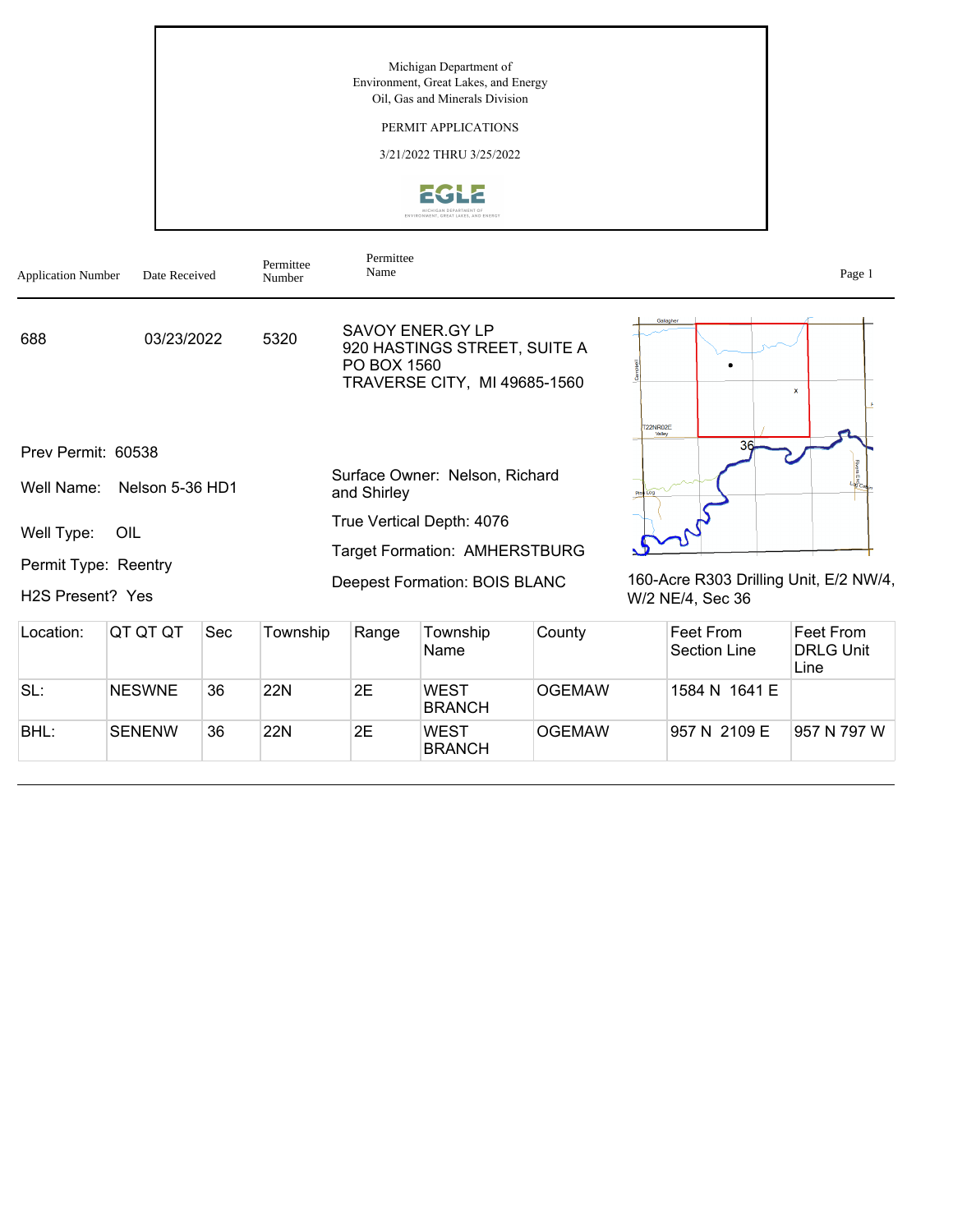# PERMIT APPLICATIONS

3/21/2022 THRU 3/25/2022



| <b>Application Number</b>                           | Date Received | Permittee<br>Number | Permittee<br>Name                                                                      |                                                                                            | Page 2 |
|-----------------------------------------------------|---------------|---------------------|----------------------------------------------------------------------------------------|--------------------------------------------------------------------------------------------|--------|
| 691                                                 | 03/22/2022    | 70                  | TRENDWELL ENERGY<br><b>CORPORATION</b><br>10 E BRIDGE ST STE 200<br>ROCKFORD, MI 49341 | $\mathbf{x}$                                                                               |        |
|                                                     |               |                     |                                                                                        | 20                                                                                         |        |
| Prev Permit:                                        |               |                     |                                                                                        | Wamer                                                                                      |        |
| Well Name:                                          | Wetzel 1-20   |                     | Surface Owner: Orien and Jo Ann Wetzel<br>True Vertical Depth: 4565                    | <b>T03SR03W</b>                                                                            |        |
| Well Type:                                          | OIL           |                     | Target Formation: TRENTON-BLACK RIVER                                                  |                                                                                            |        |
| Permit Type: Drill<br>H <sub>2</sub> S Present? Yes |               |                     | Deepest Formation: GLENWOOD                                                            | Comel<br>120-Acre (as applied for) R303<br>Drilling Unit, N/2 NW/4 N/2 S/2 NW/4,<br>Sec 20 |        |

| Location: | IQT QT QT     | Sec | Township | Range | Township<br>Name | County         | ∣Feet From<br>Section Line | Feet From<br><b>DRLG Unit</b><br>Line |
|-----------|---------------|-----|----------|-------|------------------|----------------|----------------------------|---------------------------------------|
| SL:       | <b>SENENW</b> | 20  | 3S       | 3W    | <b>CONCORD</b>   | <b>JACKSON</b> | 890 N 2292 W               |                                       |
| BHL:      | <b>NWSENW</b> | 20  | 3S       | 3W    | <b>CONCORD</b>   | <b>JACKSON</b> | 1337 N 1557 W              | 654 S 1557<br>W                       |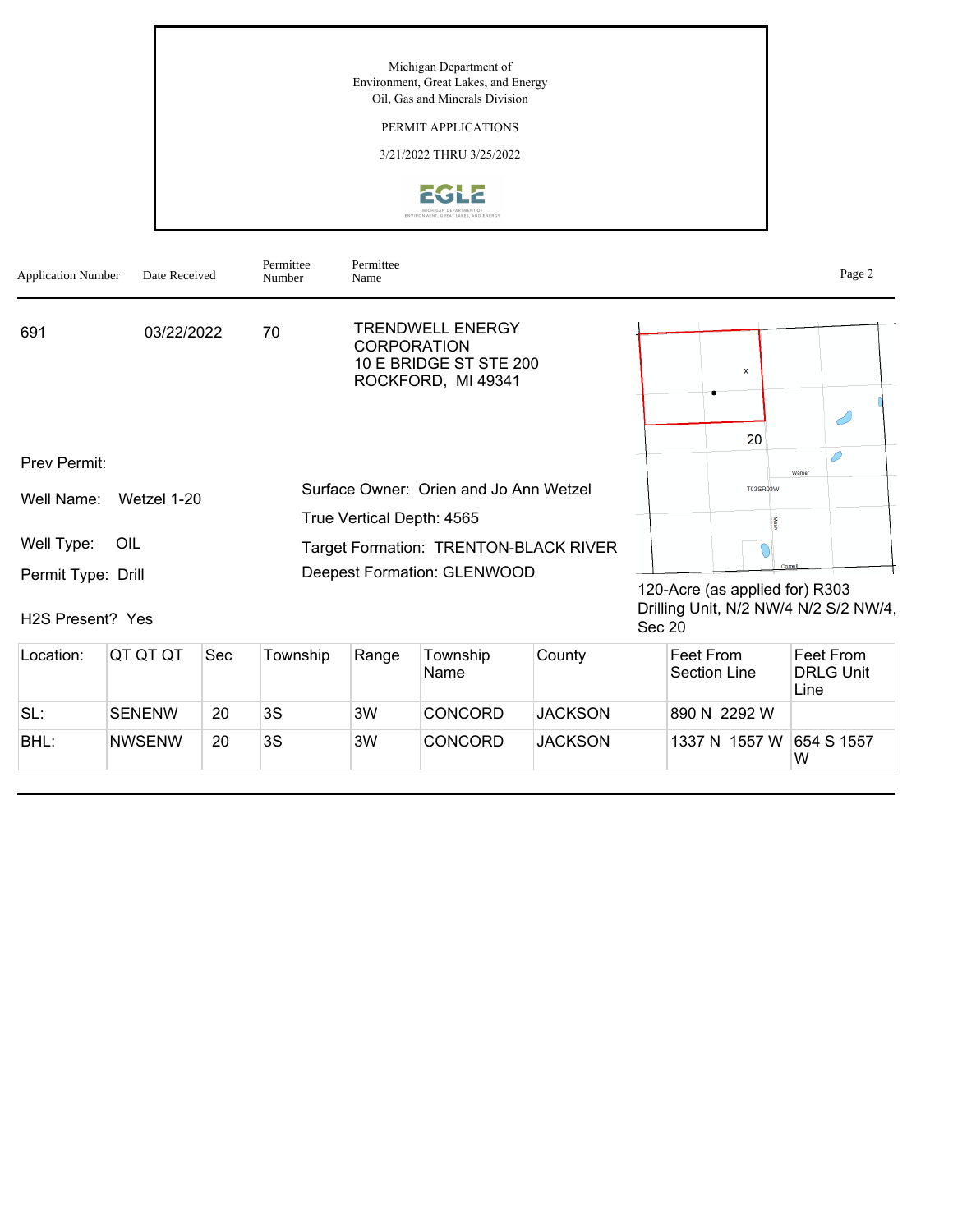# PERMIT APPLICATIONS

3/21/2022 THRU 3/25/2022



| <b>Application Number</b>     | Date Received                                                      |    | Permittee<br>Permittee<br>Number<br>Name                                                                                                  |    |                                   |  |                                                 |                           |               | Page 3                                |
|-------------------------------|--------------------------------------------------------------------|----|-------------------------------------------------------------------------------------------------------------------------------------------|----|-----------------------------------|--|-------------------------------------------------|---------------------------|---------------|---------------------------------------|
| 03/24/2022<br>695             |                                                                    |    | <b>WOLVERINE GAS AND OIL</b><br>6498<br><b>COMPANY OF MICHIGAN LLC</b><br>ONE RIVERFRONT PLAZA<br>55 CAMPAU, NW<br>GRAND RAPIDS, MI 49503 |    |                                   |  |                                                 | ◇                         | 0<br>T03SR09W | 38th                                  |
|                               |                                                                    |    |                                                                                                                                           |    |                                   |  |                                                 | 31<br>$\bullet$           |               |                                       |
| Prev Permit:                  |                                                                    |    |                                                                                                                                           |    |                                   |  |                                                 |                           |               |                                       |
| Well Name:                    | Schug 31-1 HD1                                                     |    | Surface Owner: Lloyd & Nancy<br>Schug                                                                                                     |    |                                   |  |                                                 |                           |               |                                       |
| Well Type:                    | OIL                                                                |    | True Vertical Depth: 3600                                                                                                                 |    |                                   |  |                                                 |                           |               |                                       |
| Permit Type: Drill            |                                                                    |    |                                                                                                                                           |    | <b>Target Formation: TRENTON</b>  |  |                                                 |                           |               |                                       |
| H <sub>2</sub> S Present? Yes |                                                                    |    |                                                                                                                                           |    | <b>Deepest Formation: TRENTON</b> |  | 160-Acre R303 Drilling Unit, SE/4<br>Section 31 |                           |               |                                       |
| Location:                     | QT QT QT<br>Sec<br>Township<br>County<br>Range<br>Township<br>Name |    |                                                                                                                                           |    |                                   |  |                                                 | Feet From<br>Section Line |               | Feet From<br><b>DRLG Unit</b><br>Line |
| SL:                           | <b>SWSWSE</b>                                                      | 31 | 2S                                                                                                                                        | 9W | CHARLESTON KALAMAZOO              |  |                                                 | 371 S 2642 E              |               | 371 S 1 W                             |
| BHL:                          | 2S<br>31<br>9W<br>CHARLESTON KALAMAZOO<br><b>NWNESE</b>            |    |                                                                                                                                           |    |                                   |  |                                                 | 2308 S 902 E              |               | 340 N 902 E                           |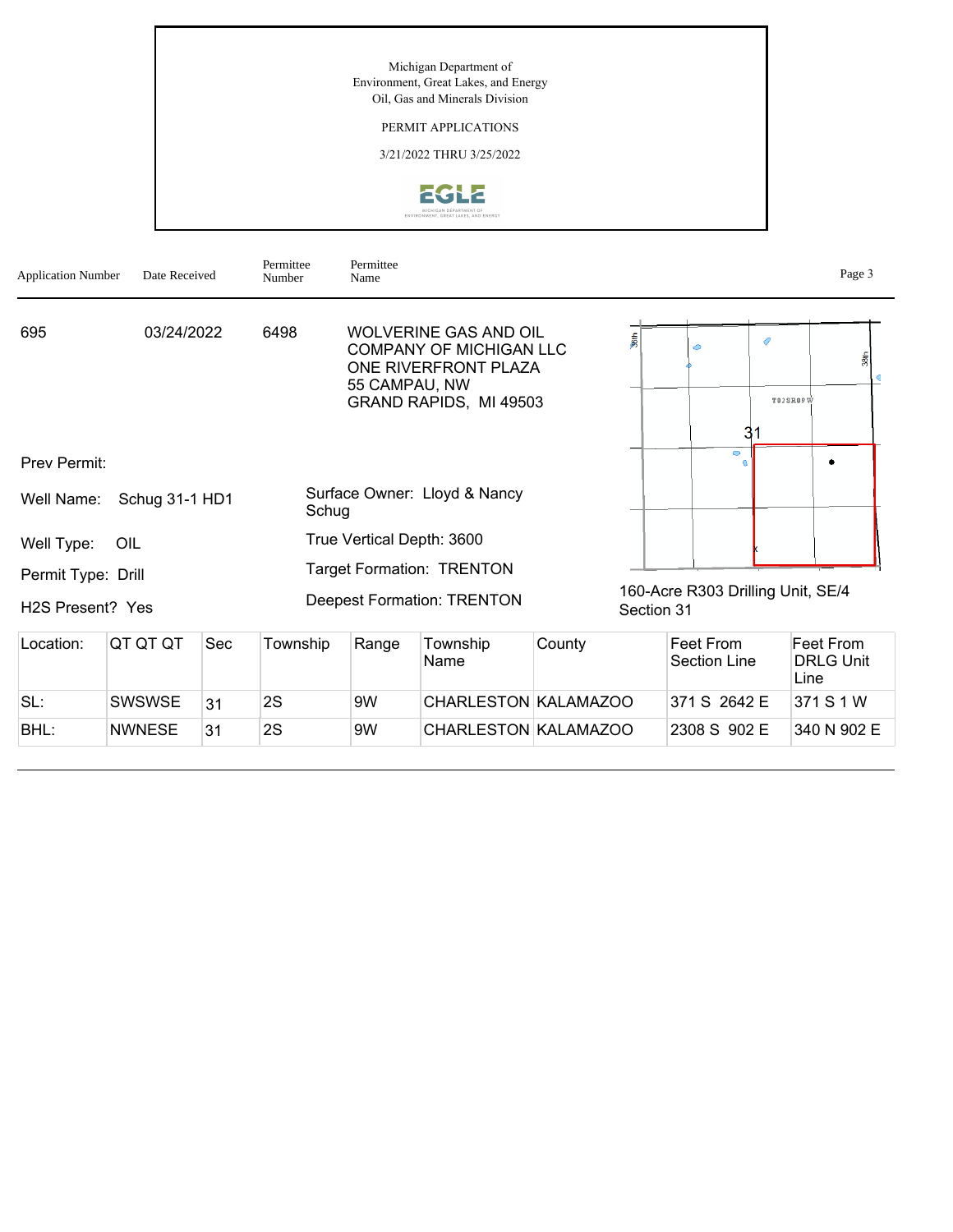

| -<br>ermittee<br>Permit<br>- -<br>Permittee<br>$\cdot$ $\cdot$<br>Number<br>Number |  |
|------------------------------------------------------------------------------------|--|
|------------------------------------------------------------------------------------|--|

# **RECORD OF WELL PLUGGING:**

| 61560 | 8139 | <b>MUSKEGON OPERATING</b> |  |  |  |
|-------|------|---------------------------|--|--|--|
|       |      | COMPANY LLC               |  |  |  |
|       |      | 1425 S MISSION RD         |  |  |  |
|       |      | MOUNT PLEASANT, MI 48858  |  |  |  |

API Well Number: 21-011-62008-00-00

Well Name: ROHDE 1-1

Plugging Date: 12/23/2021

| Location | <b>IOT OT OT</b> | <b>Sec</b> | Township | Range | Township Name | County         | Feet From Section<br>Line | <b>Feet From DRLG</b><br>Unit |
|----------|------------------|------------|----------|-------|---------------|----------------|---------------------------|-------------------------------|
| SL:      | <b>NENENE</b>    |            | 20N      | 5Ε    | l MASON       | <b>ARENAC</b>  | 330 N 660 E               | 1330 N 660 E                  |
| BHL:     | <b>NENENE</b>    |            | 20N      | 5E    | l MASON       | <b>LARENAC</b> | 330 N 660 E               | 1330 N 660 E                  |

61569 8139

MUSKEGON OPERATING COMPANY LLC 1425 S MISSION RD MOUNT PLEASANT, MI 48858

API Well Number: 21-073-62009-00-00

Well Name: HUZZEY 1-15

Plugging Date: 2/4/2022

| Location | <b>IOT OT OT</b> |                 | <b>Sec Township</b> | Range | Township Name     | Countv          | Feet From Section<br>Line | <b>Feet From DRLG</b><br>Unit |
|----------|------------------|-----------------|---------------------|-------|-------------------|-----------------|---------------------------|-------------------------------|
| ISL:     | <b>INWSENE</b>   | 15 <sup>5</sup> | 14N                 | 16W   | <b>BROOMFIELD</b> | <b>ISABELLA</b> | 1640 N 951 E              | 1330 N 360 W                  |
| BHL:     | <b>INWSENE</b>   | 15              | 14N                 | ا 6W  | <b>BROOMFIELD</b> | <b>ISABELLA</b> | 1640 N 951 E              | 1330 N 360 W                  |

Page 1

diama diama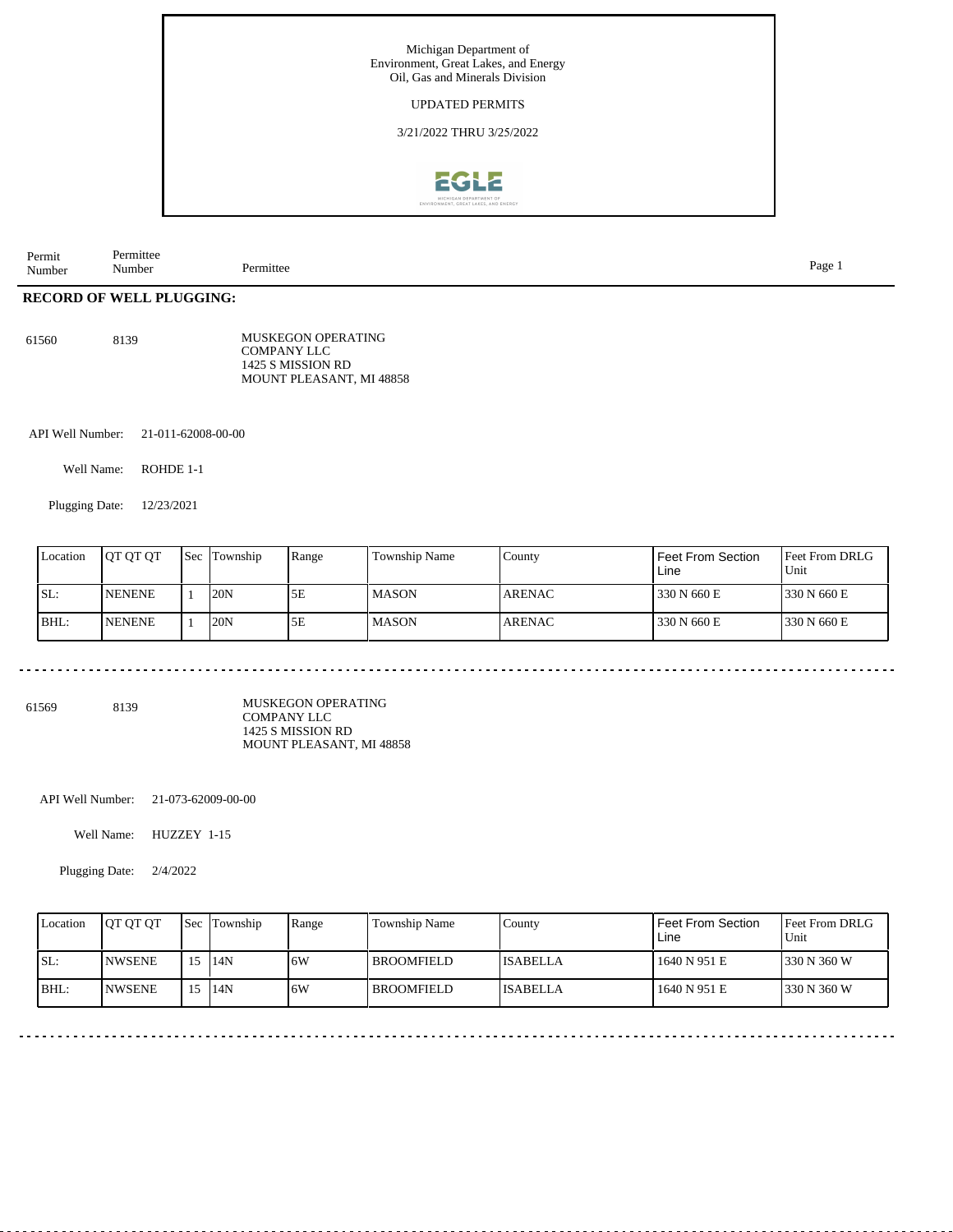### UPDATED PERMITS

3/21/2022 THRU 3/25/2022



| Permit<br>Number | Permittee<br>Number | Permittee                                                                                        | Page 2 |
|------------------|---------------------|--------------------------------------------------------------------------------------------------|--------|
| 61586            | 8139                | <b>MUSKEGON OPERATING</b><br><b>COMPANY LLC</b><br>1425 S MISSION RD<br>MOUNT PLEASANT, MI 48858 |        |

API Well Number: 21-069-62005-00-00

Well Name: STATE PLAINFIELD 2-34

Plugging Date: 1/9/2022

| Location | <b>IOT OT OT</b> | <b>Sec</b> Township | Range | Township Name     | County       | Feet From Section<br>Line | <b>Feet From DRLG</b><br>Unit |
|----------|------------------|---------------------|-------|-------------------|--------------|---------------------------|-------------------------------|
| SL:      | ISESESW          | 34 23N              | 5Ε    | <b>PLAINFIELD</b> | <b>IOSCO</b> | 1330 S 2202 W             | 1330 S 417 E                  |
| BHL:     | ISESESW          | 34 23N              | 5Ε    | <b>PLAINFIELD</b> | <b>IOSCO</b> | 330 S 2202 W              | 1330 S 417 E                  |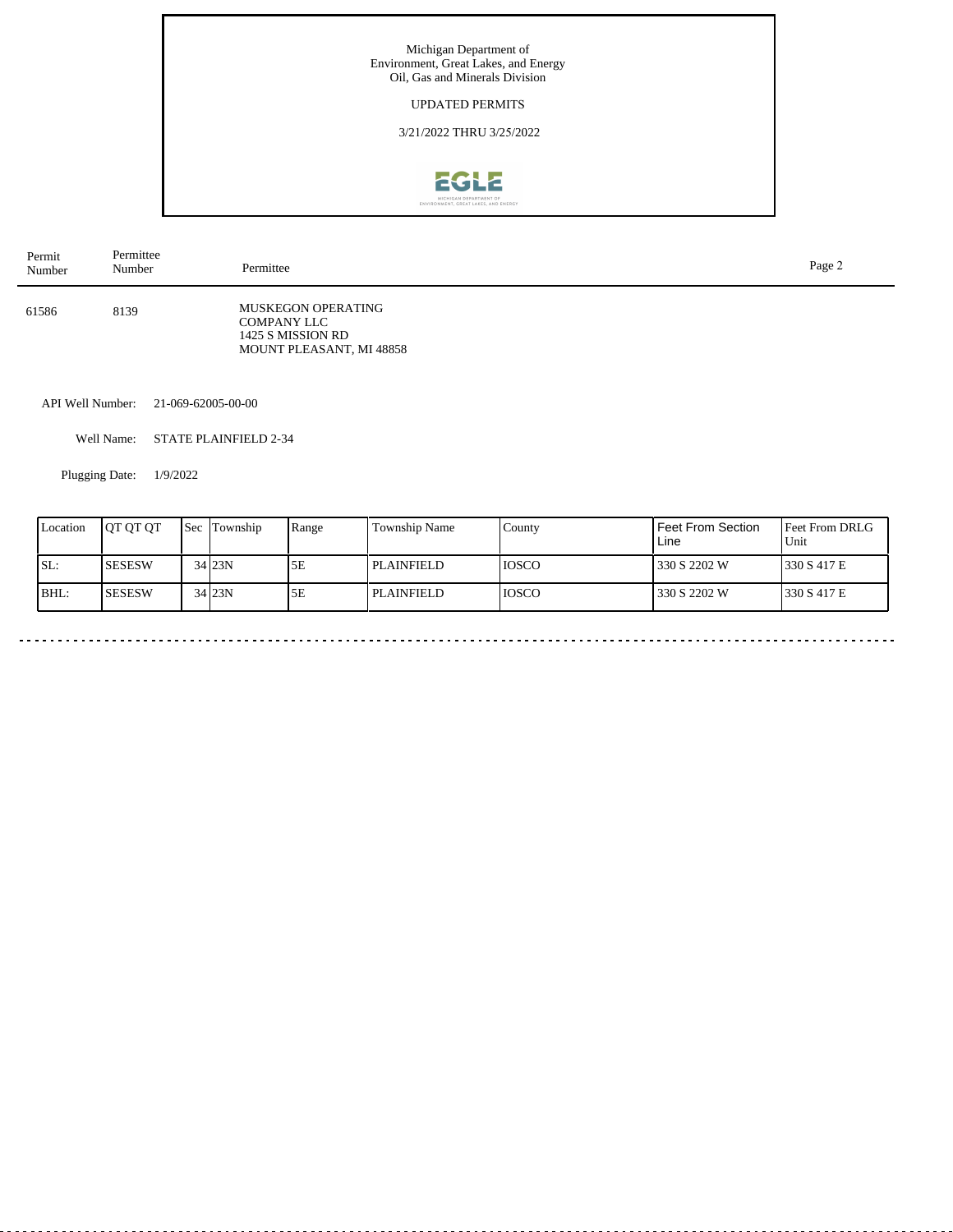

| Permit<br>Number | Permittee<br>Number                                                                             |           | Permittee                      |       |                                                           |                |                                                                                 | Page 3                 |  |  |  |  |  |  |
|------------------|-------------------------------------------------------------------------------------------------|-----------|--------------------------------|-------|-----------------------------------------------------------|----------------|---------------------------------------------------------------------------------|------------------------|--|--|--|--|--|--|
|                  | APPLICATIONS TO CHANGE WELL STATUS:                                                             |           |                                |       |                                                           |                |                                                                                 |                        |  |  |  |  |  |  |
| 29264            | 6325                                                                                            |           | MI 48161                       |       | MICHIGAN GAS UTILITIES CORP<br>899 S TELEGRAPH RD MONROE, |                |                                                                                 |                        |  |  |  |  |  |  |
| API Well Number: |                                                                                                 |           | 21-025-29264-01-00             |       |                                                           |                |                                                                                 |                        |  |  |  |  |  |  |
|                  | Well Name:<br>MYMACHOD, ALEX 1-13                                                               |           |                                |       |                                                           |                |                                                                                 |                        |  |  |  |  |  |  |
|                  | Approval Date:                                                                                  | 3/22/2022 |                                |       |                                                           |                |                                                                                 |                        |  |  |  |  |  |  |
| Location         | QT QT QT                                                                                        | Sec       | Township                       | Range | Township Name                                             | County         | Feet From Section<br>Line                                                       | Feet From DRLG<br>Unit |  |  |  |  |  |  |
| SL:              | E2SWSE                                                                                          | 13        | 1S                             | 5W    | LEE                                                       | <b>CALHOUN</b> | 535 S 860 W                                                                     | 535 S 460 E            |  |  |  |  |  |  |
| BHL:             | E2SWSE                                                                                          | 13        | $\vert$ 1S                     | 5W    | LEE                                                       | <b>CALHOUN</b> |                                                                                 |                        |  |  |  |  |  |  |
| Proposed Rework: |                                                                                                 |           | <b>ACOWS</b> for Miscellaneous |       |                                                           | Comment:       | ACOWS to remove tubing, run logs, and acidize perf zone<br>expires on 3/22/2023 |                        |  |  |  |  |  |  |
| 38700            | 7739<br>LAYLINE OIL AND GAS LLC 820<br><b>GESSNER ROAD, SUITE 1145</b><br>HOUSTON, TX 77024 USA |           |                                |       |                                                           |                |                                                                                 |                        |  |  |  |  |  |  |
| API Well Number: |                                                                                                 |           | 21-035-38700-00-00             |       |                                                           |                |                                                                                 |                        |  |  |  |  |  |  |
|                  | Well Name:                                                                                      |           | <b>BENCHLEY 5-31</b>           |       |                                                           |                |                                                                                 |                        |  |  |  |  |  |  |
|                  | Approval Date:                                                                                  | 3/22/2022 |                                |       |                                                           |                |                                                                                 |                        |  |  |  |  |  |  |

|       | Location | <b>IOT OT OT</b> | <b>Sec</b> Township | Range | Township Name      | County        | Feet From Section<br>Line | <b>Feet From DRLG</b><br>Unit |
|-------|----------|------------------|---------------------|-------|--------------------|---------------|---------------------------|-------------------------------|
| SL:   |          | <b>SENWSE</b>    | 31 20N              | 16W   | WINTERFIELD        | <b>ICLARE</b> | 780 N 952 W               | 1536 S 330 E                  |
| IBHL: |          | <b>ISENWSE</b>   | 31 <sub>20N</sub>   | .6W   | <b>WINTERFIELD</b> | <b>ICLARE</b> |                           |                               |

Proposed Rework: Temporarily Abandoned Comment: ACOWS for TA expires on 3/22/2023

<u>. . . . . . . .</u>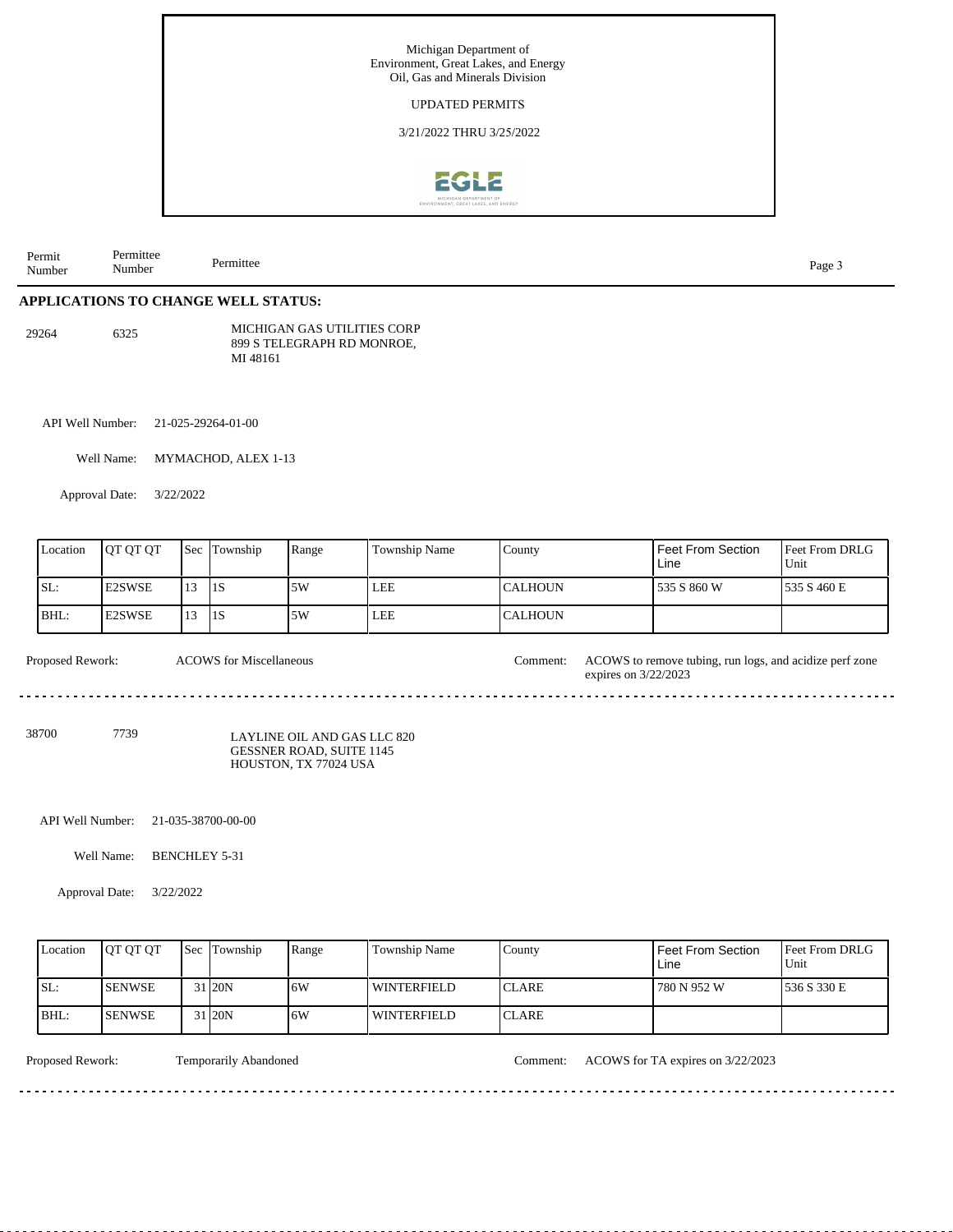

| Permit<br>Number | –<br>Permitter<br>Number | . u.c.<br>- |
|------------------|--------------------------|-------------|
|                  |                          |             |

### **RECORD OF CHANGE OF WELL STATUS:**

| 61588 | 6498 | WOLVERINE GAS AND OIL   |
|-------|------|-------------------------|
|       |      | COMPANY OF MICHIGAN LLC |
|       |      | ONE RIVERFRONT PLAZA    |
|       |      | 55 CAMPAU. NW           |
|       |      | GRAND RAPIDS, MI 49503  |

API Well Number: 21-077-62034-00-00

Well Name: OROSZ 17-2 HD1

True Vertical Depth: 3487

Change Date: 3/16/2022

| Location | IOT OT OT      | Sec Township | Range | <b>Township Name</b> | County           | l Feet From Section.<br>Line | <b>IFeet From DRLG</b><br>Unit |
|----------|----------------|--------------|-------|----------------------|------------------|------------------------------|--------------------------------|
| SL:      | <b>INESWNW</b> | 13S          | 9W    | <b>CLIMAX</b>        | <b>KALAMAZOO</b> | 1907 N 1096 W                | 1740 S 1096 W                  |
| BHL:     | <b>INENENW</b> | 13S          | 9W    | <b>CLIMAX</b>        | <b>KALAMAZOO</b> | 340 N 2303 W                 | 340 N 340 E                    |

Reworked for Miscellaneous

Proposed Rework: Reworked for Miscellaneous Comment: RCOWS submitted for standard well completion operations.